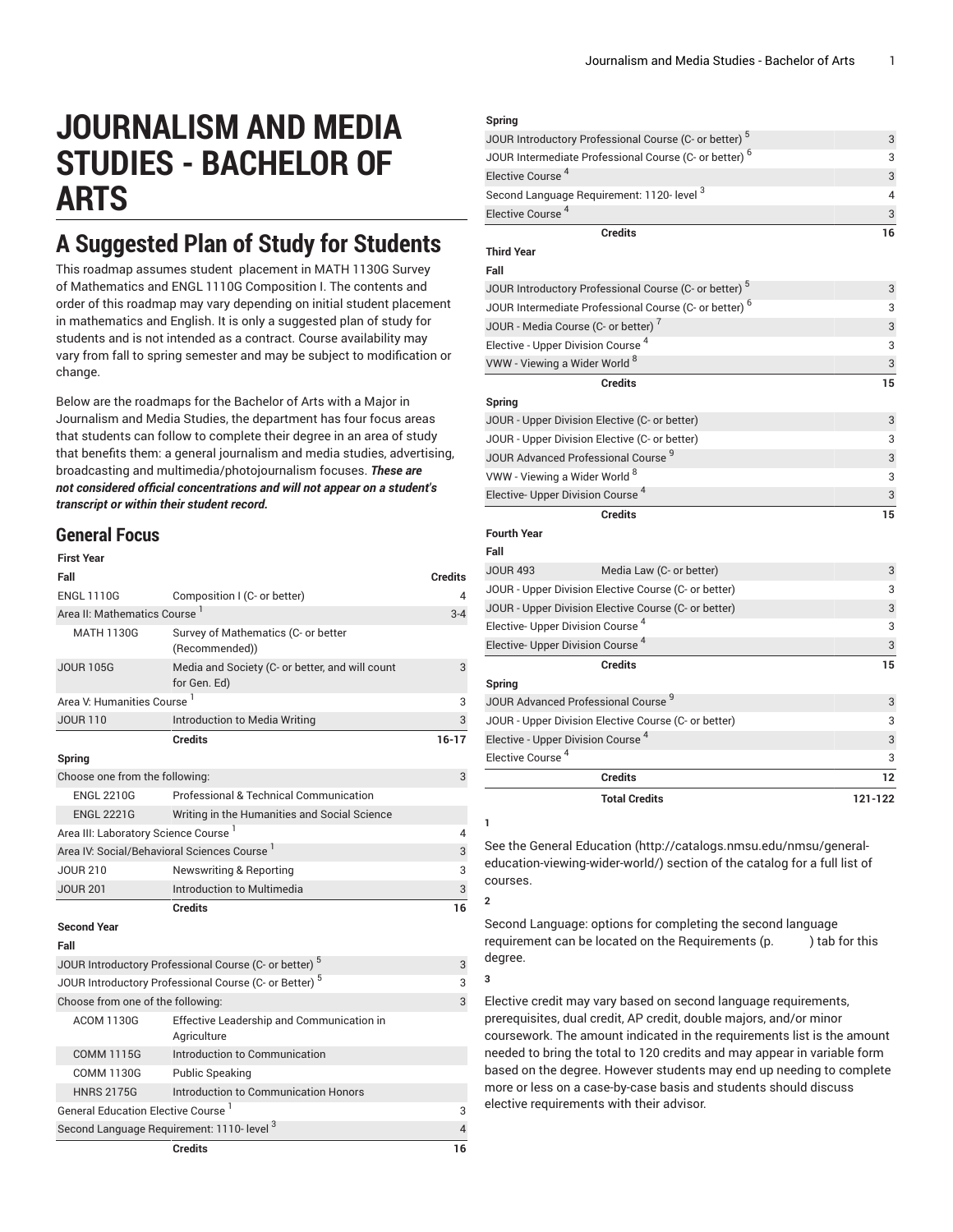Introductory Professional Courses: JOUR 300 Introduction to Advertising, JOUR 302 Video Production and Digital Editing, News Storytelling, JOUR 310 News Reporting & Publishing, JOUR 319 Intro Photography, JOUR 321 Media Graphic Design, JOUR 374 Introduction to Public Relations, JOUR 407 Media Internship, JOUR 408 Media Practicum

**5**

Intermediate Professional Courses: JOUR 384 Branding and Storytelling in IMC, JOUR 312 Advertising/Copywriting, JOUR 314 Broadcast Reporting, JOUR 315 News 22, JOUR 317 News Editing, JOUR 320 Photojournalism, JOUR 330 TV News Shooting & Editing, JOUR 425 Media Planning and Buying

### **6**

Media Course options for the Upper Division JOUR requirement: JOUR 350 Media History, JOUR 377V Mass Media Ethics, JOUR 380 Women and the Media, JOUR 457 Social Media Management and Analytics JOUR 460 Sports & Entertainment P.R., JOUR 470 Corporate Social Responsibility MarketingJOUR 489 Media Research, JOUR 494 Special Topics, JOUR 495 Media Theory, JOUR 499 Independent Study in Media

**7**

 See the [Viewing](http://catalogs.nmsu.edu/nmsu/general-education-viewing-wider-world/#viewingawiderworldtext) a Wider World ([http://catalogs.nmsu.edu/nmsu/general](http://catalogs.nmsu.edu/nmsu/general-education-viewing-wider-world/#viewingawiderworldtext)[education-viewing-wider-world/#viewingawiderworldtext\)](http://catalogs.nmsu.edu/nmsu/general-education-viewing-wider-world/#viewingawiderworldtext) section of the catalog for a full list of courses.

### **8**

Advanced/Capstone Professional Courses: JOUR 412 Documentary Photojournalism, JOUR 414 RTV Scriptwriting/Performance, JOUR 427 Multimedia Publishing JOUR 476 Public Relations Campaigns, JOUR 490 IMC Campaign

### **Strategic Communications (Ad/PR) Focus**

### **First Year**

| Fall                                                                       |                                                                 | <b>Credits</b> |
|----------------------------------------------------------------------------|-----------------------------------------------------------------|----------------|
| <b>ENGL 1110G</b>                                                          | Composition I (C- or better)                                    | $\overline{4}$ |
| Area II: Mathematics Course <sup>1</sup>                                   |                                                                 | $3 - 4$        |
| <b>MATH 1130G</b><br>Survey of Mathematics (C- or better<br>(Recommended)) |                                                                 |                |
| <b>JOUR 105G</b>                                                           | Media and Society (C- or better, and will count<br>for Gen. Ed) | 3              |
| Area V: Humanities, C- or better 1                                         |                                                                 | 3              |
| <b>JOUR 110</b>                                                            | Introduction to Media Writing                                   | 3              |
|                                                                            | <b>Credits</b>                                                  | $16 - 17$      |
| Spring                                                                     |                                                                 |                |
| Choose one from the following:                                             |                                                                 | 3              |
| <b>ENGL 2210G</b>                                                          | Professional & Technical Communication                          |                |
| <b>ENGL 2221G</b>                                                          | Writing in the Humanities and Social Science                    |                |
| Area III: Laboratory Science Course <sup>1</sup>                           |                                                                 | $\overline{4}$ |
| Area IV: Social/Behavioral Science Course 1                                |                                                                 | 3              |
| <b>JOUR 201</b>                                                            | Introduction to Multimedia                                      | 3              |
| <b>JOUR 210</b>                                                            | <b>Newswriting &amp; Reporting</b>                              | 3              |
|                                                                            | <b>Credits</b>                                                  | 16             |
| <b>Second Year</b>                                                         |                                                                 |                |
| Fall                                                                       |                                                                 |                |
| Choose one from the following:                                             |                                                                 | 3              |
| <b>ACOM 1130G</b>                                                          | Effective Leadership and Communication in<br>Agriculture        |                |
| <b>COMM 1115G</b>                                                          | Introduction to Communication                                   |                |

| <b>CUMM LISUG</b>                               | Public Speaking                                            |         |
|-------------------------------------------------|------------------------------------------------------------|---------|
| <b>HNRS 2175G</b>                               | Introduction to Communication Honors                       |         |
| General Education Elective Course <sup>1</sup>  |                                                            | 3       |
|                                                 | Second Language Requirement: 1110- level <sup>2</sup>      | 4       |
| <b>JOUR 300</b>                                 | Introduction to Advertising                                | 3       |
|                                                 | <b>Credits</b>                                             | 13      |
| Spring                                          |                                                            |         |
| Elective Course <sup>3</sup>                    |                                                            | 3       |
| Elective Course <sup>3</sup>                    |                                                            | 3       |
|                                                 | Second Language Requirement: 1120-level <sup>2</sup>       | 4       |
| <b>JOUR 374</b>                                 | Introduction to Public Relations (C- or better)            | 3       |
|                                                 | <b>Credits</b>                                             | 13      |
| <b>Third Year</b>                               |                                                            |         |
| Fall                                            |                                                            |         |
| <b>JOUR 312</b>                                 | Advertising/Copywriting (C- or better)                     | 3       |
| <b>JOUR 425</b>                                 | Media Planning and Buying (C- or better)                   | 3       |
| <b>JOUR 384</b>                                 | Branding and Storytelling in IMC (C- or better)            | 3       |
| MKTG 311V                                       | Consumer Behavior (recommended VWW -                       | 3       |
|                                                 | Viewing a Wider World)                                     |         |
| <b>MKTG 303</b>                                 | Principles of Marketing (or GOVT class) <sup>4</sup>       | 3       |
|                                                 | <b>Credits</b>                                             | 15      |
| Spring                                          |                                                            |         |
| <b>JOUR 476</b>                                 | Public Relations Campaigns (C- or better in<br>either)     | 3       |
| JOUR - Media Course (C- or better) <sup>5</sup> |                                                            | 3       |
| VWW - Viewing a Wider World Course <sup>6</sup> |                                                            | 3       |
| <b>MKTG 314</b>                                 | Advertising Strategy (or GOVT class) <sup>5</sup>          | 3       |
| Elective Course - Upper Division <sup>3</sup>   |                                                            | 3       |
| <b>JOUR 470</b>                                 | <b>Corporate Social Responsibility Marketing</b>           | 3       |
|                                                 | <b>Credits</b>                                             | 18      |
| <b>Fourth Year</b>                              |                                                            |         |
| Fall                                            |                                                            |         |
| <b>JOUR 493</b>                                 | Media Law (C- or better)                                   | 3       |
| <b>JOUR 460</b>                                 | Sports & Entertainment P.R. (C- or better)                 | 3       |
|                                                 | JOUR Upper Division Elective Course (C- or better)         | 3       |
| <b>MKTG 357</b>                                 | Internet and Social Media Marketing (or GOVT<br>Class) $5$ | 3       |
| Elective Course - Upper Division <sup>3</sup>   |                                                            | 3       |
| <b>JOUR 457</b>                                 | Social Media Management and Analytics                      | 3       |
|                                                 | <b>Credits</b>                                             | 18      |
| Spring                                          |                                                            |         |
| <b>JOUR 490</b>                                 | <b>IMC Campaign</b>                                        | 3       |
|                                                 | JOUR Upper Division Elective Course (C- or better)         | 3       |
| <b>MKTG 449</b>                                 | Promotion Management (or GOVT class)                       | 3       |
| Elective Course <sup>3</sup>                    |                                                            | 3       |
|                                                 | <b>Credits</b>                                             | 12      |
|                                                 | <b>Total Credits</b>                                       | 121-122 |
|                                                 |                                                            |         |

 $OMM11900$   $P<sub>u</sub> + P<sub>u</sub>$ 

See the General [Education](http://catalogs.nmsu.edu/nmsu/general-education-viewing-wider-world/) ([http://catalogs.nmsu.edu/nmsu/general](http://catalogs.nmsu.edu/nmsu/general-education-viewing-wider-world/)[education-viewing-wider-world/\)](http://catalogs.nmsu.edu/nmsu/general-education-viewing-wider-world/) section of the catalog for a full list of courses.

**2**

Second Language: options for completing the second language requirement can be located on the Requirements (p. ) tab for this degree.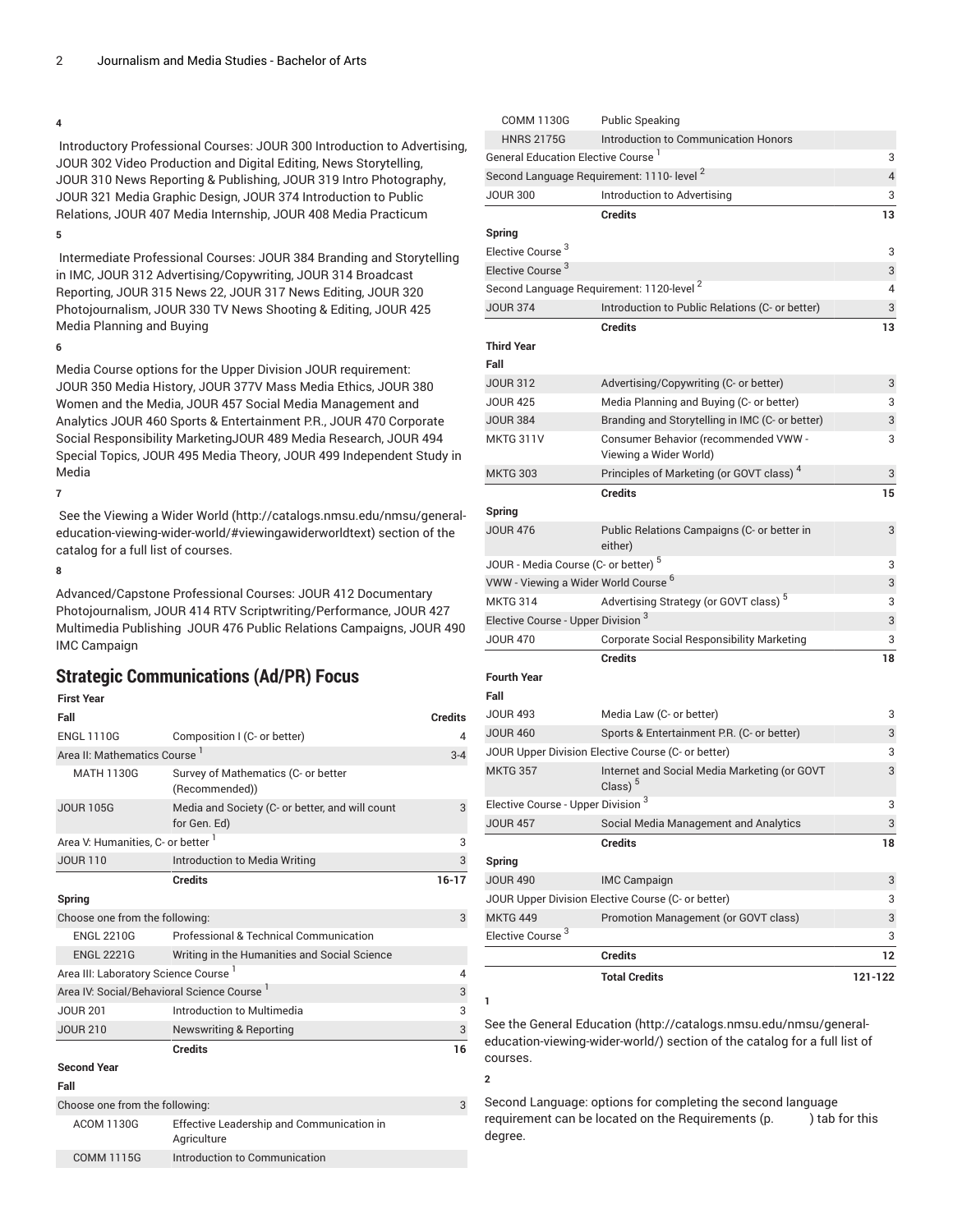Elective credit may vary based on second language requirements, prerequisites, dual credit, AP credit, double majors, and/or minor coursework. The amount indicated in the requirements list is the amount needed to bring the total to 120 credits and may appear in variable form based on the degree. However students may end up needing to complete more or less on a case-by-case basis and students should discuss elective requirements with their advisor.

### **4**

Students should take MKTG 303 Principles of Marketing but if PR students want to stay in Government area, it is recommended to double major in Government.

#### **5**

Media Courses: JOUR 350 Media History, JOUR 377V Mass Media Ethics, JOUR 380 Women and the Media, JOUR 460 Sports & Entertainment P.R., JOUR 489 Media Research, JOUR 494 Special Topics, JOUR 495 Media Theory, JOUR 499 Independent Study in Media

#### **6**

 See the [Viewing](http://catalogs.nmsu.edu/nmsu/general-education-viewing-wider-world/#viewingawiderworldtext) a Wider World ([http://catalogs.nmsu.edu/nmsu/general](http://catalogs.nmsu.edu/nmsu/general-education-viewing-wider-world/#viewingawiderworldtext)[education-viewing-wider-world/#viewingawiderworldtext\)](http://catalogs.nmsu.edu/nmsu/general-education-viewing-wider-world/#viewingawiderworldtext) section of the catalog for a full list of courses.

### **Broadcasting Focus**

| <b>First Year</b>                                    |                                                                 |                |
|------------------------------------------------------|-----------------------------------------------------------------|----------------|
| Fall                                                 |                                                                 | Credits        |
| <b>ENGL 1110G</b>                                    | Composition I (C- or better)                                    | 4              |
| Area II: Mathematics Course <sup>1</sup>             | $3 - 4$                                                         |                |
| <b>MATH 1130G</b>                                    | Survey of Mathematics (C- or better<br>(Recommended))           |                |
| <b>JOUR 105G</b>                                     | Media and Society (C- or better, and will count<br>for Gen. Ed) | 3              |
| Area V: Humanities Course, C- or better <sup>1</sup> |                                                                 | 3              |
| <b>JOUR 110</b>                                      | Introduction to Media Writing                                   | 3              |
|                                                      | <b>Credits</b>                                                  | $16 - 17$      |
| Spring                                               |                                                                 |                |
| <b>JOUR 210</b>                                      | <b>Newswriting &amp; Reporting</b>                              | 3              |
| Introduction to Multimedia<br><b>JOUR 201</b>        |                                                                 | 3              |
| Choose one from the following:                       | 3                                                               |                |
| <b>ENGL 2210G</b>                                    | Professional & Technical Communication                          |                |
| <b>ENGL 2221G</b>                                    | Writing in the Humanities and Social Science                    |                |
| Area III: Laboratory Science Course 1                |                                                                 | 4              |
|                                                      | Area IV: Social/Behavioral Sciences Course <sup>1</sup>         | 3              |
|                                                      | <b>Credits</b>                                                  | 16             |
| <b>Second Year</b>                                   |                                                                 |                |
| Fall                                                 |                                                                 |                |
| <b>JOUR 302</b>                                      | Video Production and Digital Editing, News<br>Storytelling      | 3              |
| <b>JOUR 319</b>                                      | Intro Photography                                               | 3              |
| Choose one from the following:                       |                                                                 |                |
| <b>ACOM 1130G</b>                                    | Effective Leadership and Communication in<br>Agriculture        |                |
| <b>COMM 1115G</b>                                    | Introduction to Communication                                   |                |
| <b>COMM 1130G</b>                                    | <b>Public Speaking</b>                                          |                |
| <b>HNRS 2175G</b>                                    | Introduction to Communication Honors                            |                |
| General Education Elective Course <sup>1</sup>       | 3                                                               |                |
|                                                      | Second Language Requirement: 1110- level 3                      | $\overline{4}$ |
|                                                      | <b>Credits</b>                                                  | 16             |

| Second Language Requirement: 1120-level 3       |                                                                          | $\overline{4}$ |
|-------------------------------------------------|--------------------------------------------------------------------------|----------------|
| Elective Course <sup>4</sup>                    |                                                                          | 3              |
| Elective Course <sup>4</sup>                    |                                                                          | 3              |
|                                                 | JOUR - Introductory Professional Course (C- or better) $^5$              | 3              |
|                                                 | JOUR Intermediate Professional Course (C- or better)                     | 3              |
|                                                 | <b>Credits</b>                                                           | 16             |
| <b>Third Year</b>                               |                                                                          |                |
| Fall                                            |                                                                          |                |
| <b>JOUR 314</b>                                 | Broadcast Reporting (C- or better)                                       | 3              |
| <b>JOUR 330</b>                                 | TV News Shooting & Editing (C- or better)                                | 3              |
| JOUR - Introductory Professional Course 5       |                                                                          | 3              |
| VWW - Viewing a Wider World <sup>6</sup>        |                                                                          | 3              |
| Elective Course <sup>4</sup>                    |                                                                          | 3              |
|                                                 | <b>Credits</b>                                                           | 15             |
| Spring                                          |                                                                          |                |
| <b>JOUR 315</b>                                 | News 22 (C- or better)                                                   | 3              |
| VWW - Viewing a Wider World Course <sup>6</sup> |                                                                          | 3              |
|                                                 | JOUR - Advanced/Capstone Professional Course (C- or better) <sup>7</sup> | 3              |
| Elective Course - Upper Division <sup>4</sup>   |                                                                          | 3              |
| Elective Course - Upper Division <sup>4</sup>   |                                                                          | 3              |
|                                                 | <b>Credits</b>                                                           | 15             |
| <b>Fourth Year</b>                              |                                                                          |                |
| Fall                                            |                                                                          |                |
| <b>JOUR 493</b>                                 | Media Law (C- or better)                                                 | 3              |
|                                                 | JOUR Upper Division Elective Course (C- or better)                       | 3              |
|                                                 | JOUR Upper Division Elective Course (C- or better)                       | 3              |
| Elective Course - Upper Division <sup>4</sup>   |                                                                          | 3              |
| Elective Course - Upper Division <sup>4</sup>   |                                                                          | 3              |
|                                                 | <b>Credits</b>                                                           | 15             |
| Spring                                          |                                                                          |                |
| <b>JOUR 414</b>                                 | RTV Scriptwriting/Performance (C- or better)                             | 3              |
| JOUR - Media Course (C- or Better) <sup>8</sup> |                                                                          | 3              |
| Elective - Upper Division Course <sup>4</sup>   |                                                                          | 3              |
| Elective Course <sup>4</sup>                    |                                                                          | 3              |
|                                                 | <b>Credits</b>                                                           | 12             |
|                                                 | <b>Total Credits</b>                                                     | 121-122        |
|                                                 |                                                                          |                |

See the General [Education](http://catalogs.nmsu.edu/nmsu/general-education-viewing-wider-world/) ([http://catalogs.nmsu.edu/nmsu/general](http://catalogs.nmsu.edu/nmsu/general-education-viewing-wider-world/)[education-viewing-wider-world/\)](http://catalogs.nmsu.edu/nmsu/general-education-viewing-wider-world/) section of the catalog for a full list of courses

Second Language: options for completing the second language requirement can be located on the Requirements (p. ) tab for this degree.

**3**

**1**

**2**

Elective credit may vary based on second language requirements, prerequisites, dual credit, AP credit, double majors, and/or minor coursework. The amount indicated in the requirements list is the amount needed to bring the total to 120 credits and may appear in variable form based on the degree. However students may end up needing to complete more or less on a case-by-case basis and students should discuss elective requirements with their advisor.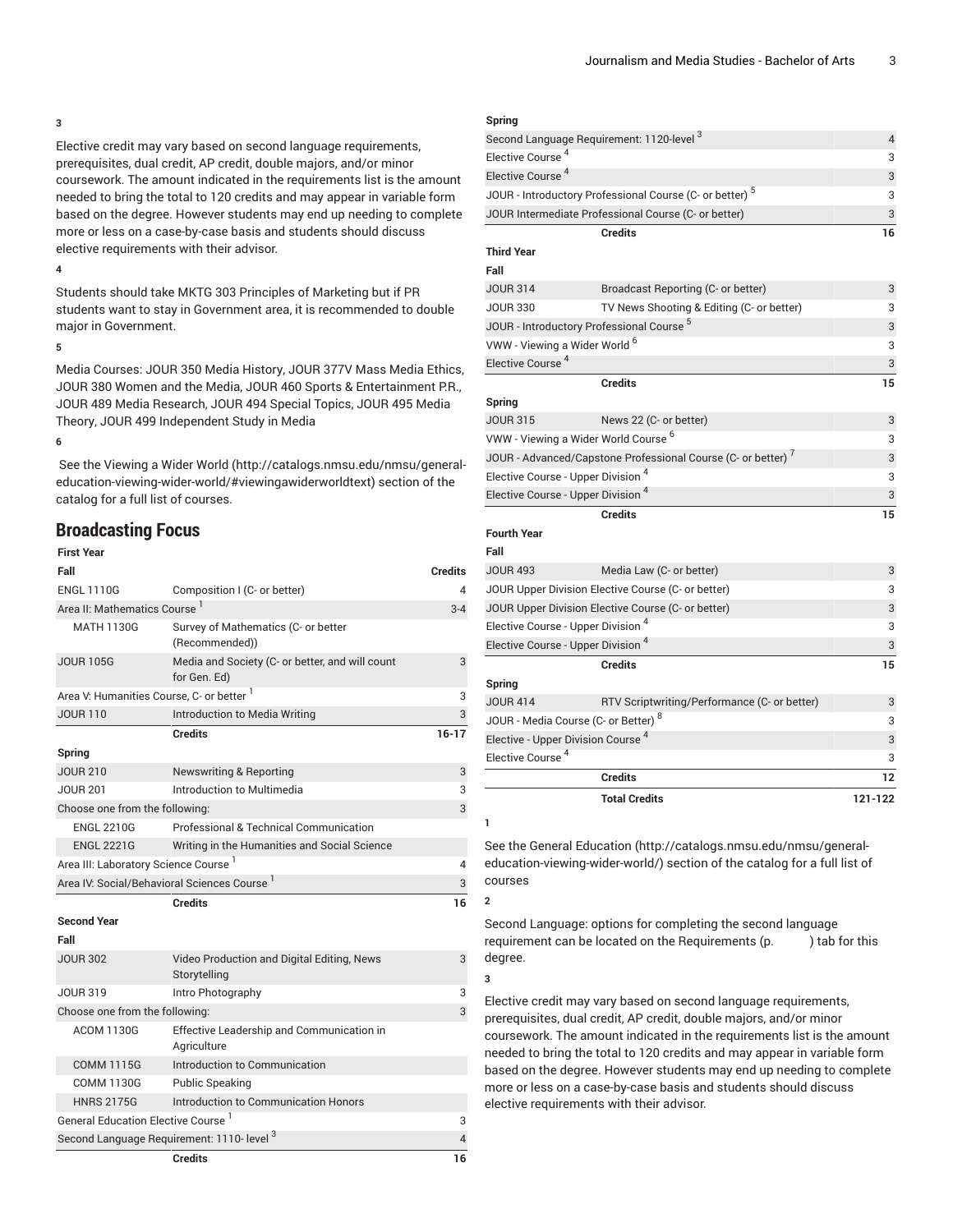Introductory Professional Courses: JOUR 302 Video Production and Digital Editing, News Storytelling

### **5**

See the [Viewing](http://catalogs.nmsu.edu/nmsu/general-education-viewing-wider-world/#viewingawiderworldtext) a Wider World ([http://catalogs.nmsu.edu/nmsu/general](http://catalogs.nmsu.edu/nmsu/general-education-viewing-wider-world/#viewingawiderworldtext)[education-viewing-wider-world/#viewingawiderworldtext\)](http://catalogs.nmsu.edu/nmsu/general-education-viewing-wider-world/#viewingawiderworldtext) section of the catalog for a full list of courses.

### **6**

Advanced/Capstone Professional Courses: [JOUR 412](/search/?P=JOUR%20412) Documentary Photojournalism, [JOUR 414](/search/?P=JOUR%20414) RTV Scriptwriting/Performance, JOUR 427 Multimedia Publishing [JOUR 476](/search/?P=JOUR%20476) Public Relations Campaigns, [JOUR 490](/search/?P=JOUR%20490) Advertising Campaigns

#### **7**

Media Course options for the Upper Division JOUR requirement: [JOUR 350](/search/?P=JOUR%20350) Media History, [JOUR 377V](/search/?P=JOUR%20377V) Mass Media Ethics, [JOUR 380](/search/?P=JOUR%20380) Women and the Media, JOUR 457 Social Media Management and Analytics  [JOUR 460](/search/?P=JOUR%20460) Sports & Entertainment P.R., JOUR 470 Corporate Social Responsibility Marketing [JOUR 489](/search/?P=JOUR%20489) Media Research, [JOUR 494](/search/?P=JOUR%20494) Special Topics, [JOUR 495](/search/?P=JOUR%20495) Media Theory, [JOUR 499](/search/?P=JOUR%20499) Independent Study in Media

### **Multimedia and Photojournalism Focus**

### **First Year Fall Credits** ENGL 1110G Composition I (C- or better) 4 Area II: Mathematics Course <sup>1</sup> 3-4 MATH 1130G Survey of Mathematics (C- or better (Recommended)) JOUR 105G Media and Society (C- or better, and will count for Gen. Ed) 3 Area V: Humanities Course 1 3 JOUR 110 **Introduction to Media Writing** 3 **Credits 16-17 Spring** JOUR 210 Newswriting & Reporting 3 JOUR 201 **Introduction to Multimedia** 3 Choose one from the following: 3 ENGL 2210G Professional & Technical Communication ENGL 2221G Writing in the Humanities and Social Science Area III: Laboratory Science Course 1 4 Area IV: Social/Behavioral Sciences Course <sup>1</sup> 3 **Credits 16 Second Year Fall** JOUR 310 News Reporting & Publishing 3 News 3 Choose one from the following: 3 ACOM 1130G Effective Leadership and Communication in **Agriculture** COMM 1115G Introduction to Communication COMM 1130G Public Speaking HNRS 2175G Introduction to Communication Honors General Education Elective Course<sup>1</sup> 3 Second Language Requirement: 1110- level<sup>2</sup> 4 JOUR Introductory Professional Course (C- or better) 3 **Credits 16 Spring** Elective Course<sup>3</sup> 3

| JOUR Introductory Professional Course <sup>4</sup>                |                                                      | 3       |
|-------------------------------------------------------------------|------------------------------------------------------|---------|
| Second Language Requirement: 1120-level <sup>2</sup>              |                                                      |         |
| Elective Course <sup>3</sup>                                      |                                                      | 3       |
| <b>JOUR 319</b>                                                   | Intro Photography                                    | 3       |
|                                                                   | <b>Credits</b>                                       | 16      |
| <b>Third Year</b>                                                 |                                                      |         |
| Fall                                                              |                                                      |         |
| <b>JOUR 317</b>                                                   | News Editing (C- or better)                          | 3       |
|                                                                   | JOUR Intermediate Professional Course (C- or better) | 3       |
| <b>JOUR Upper Division Elective Course</b>                        |                                                      | 3       |
| VWW - Viewing a Wider World Course <sup>5</sup>                   |                                                      | 3       |
| Elective Course <sup>3</sup>                                      |                                                      | 3       |
|                                                                   | <b>Credits</b>                                       | 15      |
| Spring                                                            |                                                      |         |
| <b>JOUR 412</b>                                                   | Documentary Photojournalism (C- or better)           | 3       |
| <b>JOUR 306</b>                                                   | Sports Writing and Reporting (C- or better)          | 3       |
| VWW - Viewing a Wider World Course <sup>5</sup>                   | 3                                                    |         |
| Elective Course - Upper Divison <sup>3</sup>                      | 3                                                    |         |
| Elective Course - Upper Divison <sup>3</sup>                      | 3                                                    |         |
|                                                                   | <b>Credits</b>                                       | 15      |
| <b>Fourth Year</b>                                                |                                                      |         |
| Fall                                                              |                                                      |         |
| <b>JOUR 493</b>                                                   | Media Law (C- or better)                             | 3       |
| JOUR Media Course <sup>6</sup>                                    |                                                      | 3       |
| JOUR Intermediate Professional Course (C- or better) <sup>7</sup> | 3                                                    |         |
| Elective Course - Upper Divison <sup>3</sup>                      | 3                                                    |         |
| Elective Course - Upper Divison <sup>3</sup>                      | 3                                                    |         |
|                                                                   | <b>Credits</b>                                       | 15      |
| Spring                                                            |                                                      |         |
| <b>JOUR 427</b>                                                   | Multimedia Publishing                                | 3       |
| JOUR Upper Division Elective Course (C- or better)                | 3                                                    |         |
| Elective - Upper Division Course <sup>3</sup>                     | 3                                                    |         |
| Elective Course <sup>3</sup>                                      |                                                      | 3       |
|                                                                   | 12                                                   |         |
|                                                                   | <b>Total Credits</b>                                 | 121-122 |
|                                                                   |                                                      |         |

See the General [Education](http://catalogs.nmsu.edu/nmsu/general-education-viewing-wider-world/) ([http://catalogs.nmsu.edu/nmsu/general](http://catalogs.nmsu.edu/nmsu/general-education-viewing-wider-world/)[education-viewing-wider-world/\)](http://catalogs.nmsu.edu/nmsu/general-education-viewing-wider-world/) section of the catalog for a full list of courses.

Second Language: options for completing the second language requirement can be located on the Requirements (p. ) tab for this degree.

#### **3**

**4**

**1**

**2**

Elective credit may vary based on second language requirements, prerequisites, dual credit, AP credit, double majors, and/or minor coursework. The amount indicated in the requirements list is the amount needed to bring the total to 120 credits and may appear in variable form based on the degree. However students may end up needing to complete more or less on a case-by-case basis and students should discuss elective requirements with their advisor.

Introductory Professional Courses: JOUR 300 Introduction to Advertising,JOUR 302 Video Production and Digital Editing, News Storytelling, JOUR 310 News Reporting & Publishing, JOUR 374 Introduction to Public Relations